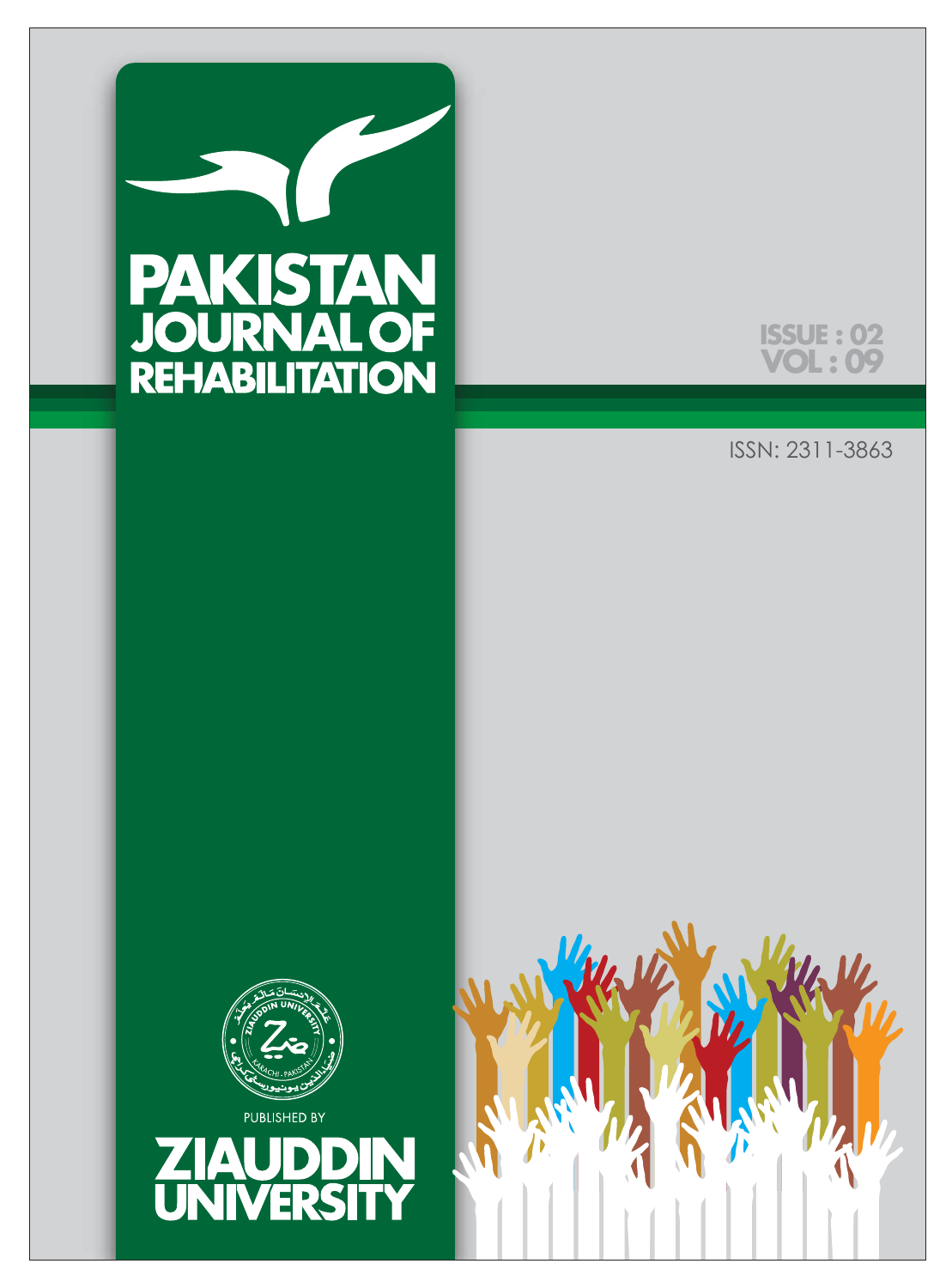# **PAKISTAN JOURNAL OF REHABILITATION**

Pakistan Journal of Rehabilitation (PJR) has the privilege of being the first rehabilitative journal of Pakistan that invites manuscripts from the field of physical education, psychology, alternative medicine and varied domains of rehabilitation, thereby, pulling together disparate rehabilitation disciplines to enhance the quality of knowledge and decision making. PJR is a peer-reviewed biannual journal that started its publication in 2012 with the expressed aim to promote and disseminate scientific knowledge and to break scientific inertia in the field of rehabilitation in Pakistan.

PJR is a registered journal (ISSN: 2309-7833 online, 2311-3863 printed) that appreciates contributions from researchers, academicians, clinicians and scholars in the form of systematic reviews, meta-analysis, original papers, case reports, case series and letter to the Editor.

## **EDITORIAL BOARD**

## **PATRON**

## **Prof. Dr. Pirzada Qasim Raza Siddiqui**

BSc (Hons), MSc, PhD (Medicine) Vice Chancellor Ziauddin University

## **EDITOR-IN-CHIEF**

**Dr. Sumaira Imran Farooqui** BSPT, DPT, MPA, PhD (PT) Associate Professor / Principal Ziauddin College of Rehabilitation Sciences Ziauddin University

## **ADVISOR TO RESEARCH COMMITTEE**

**Prof. Dr. Talat Mirza** MBBS, MPhil, PhD Dean Research & Meritorious Professor Ziauddin University

#### **EDITOR**

## **Dr. Amna Aamir Khan**

BSPT, MSPT, PhD (PT) Assistant Professor/ Postgraduate Program Coordinator Ziauddin College of Rehabilitation Sciences Ziauddin University

## **MANAGING EDITOR**

**Dr. Syed Abid Mehdi Kazmi** BSPT, DPT, MPT, PhD (PT) Associate Professor / HOD Rehabilitation Sciences Dr.Ziauddin Hospital

## **ASSISTANT EDITORS**

**Ms. Neelum Zehra** BSOT, TBSOT,PGD (HCM), ADOT HOD Occupational Therapy Ziauddin College of Rehabilitation Sciences Ziauddin University

## **EDITORIAL OFFICER**

**Ms. Wardah Shahab** Ziauddin College of Rehabilitation Sciences Ziauddin University

 $\overline{\phantom{0}}$ 

## **EDITORIAL TEAM**

**Ms.Batool Hassan** BSPT, ADPT, MPhil (Enrolled) Lecturer Ziauddin College of Rehabilitation Sciences Ziauddin University

## **Ms.Fatima Khan**

BSOT,MSc (Psychology) Senior Lecturer Ziauddin College of Rehabilitation Sciences Ziauddin University

#### **Ms.Jaza Rizvi**

DPT, MPhil (Enrolled) Lecturer Ziauddin College of Rehabilitation Sciences Ziauddin University

#### **Ms. Sadia Shafaq**

DPT, MPhil (Enrolled) Lecturer Ziauddin College of Rehabilitation Sciences Ziauddin University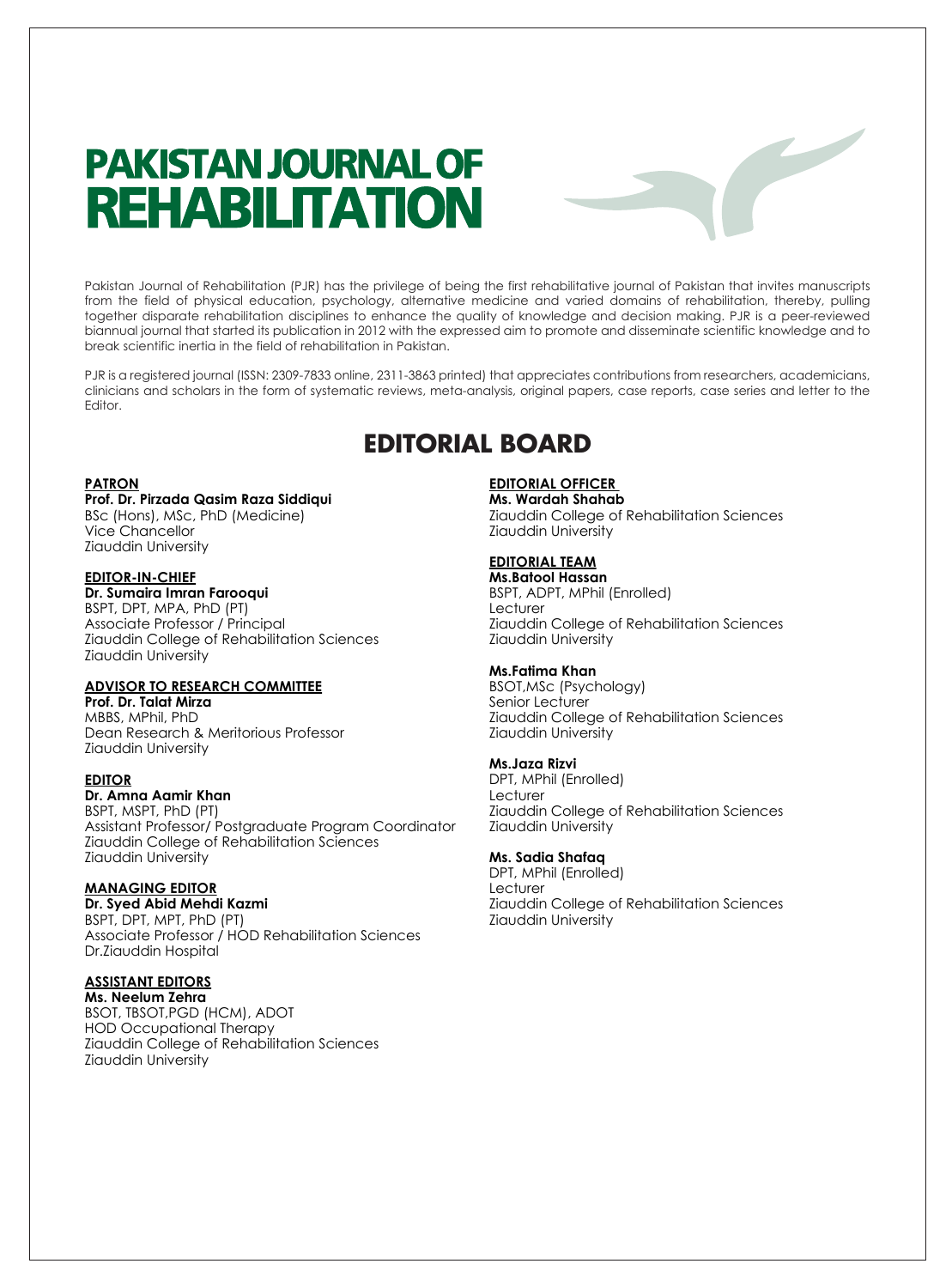## **ADVISORY COMMITTEE**

## **(NATIONAL MEMBERS)**

**Dr. Basit Ansari** PhD (PT) Associate Professor / Chairman Department of Health, Physical Education & Sports Sciences University of Karachi, Pakistan.

## **Dr. Haider Darain**

BSPT, MSc, PhD(PT), CHPE Director / Principal Institute of Physical Medicine & Rehabilitation Khyber Medical University, Peshawar, Pakistan.

#### **Dr. Mehwish Shamim**

BPT, DPT-D, MScPT, PhD (PT) Director / Assistant Professor Baqai Medical University, Karachi, Pakistan.

#### **Dr. Naveed Baber**

BSPT, PPDPT, PhD (Rehabilitation Sciences) Associate Professor / Principal Isra Institute of Rehabilitation Sciences, Isra University, Islamabad, Pakistan.

## **Dr.Shamim Mushtaq**

PhD (Biochemistry) Associate Editor PJMD Director of Postgraduate Program/Additional Director MDRL Ziauddin University, Karachi, Pakistan.

## **(INTERNATIONAL MEMBERS)**

**Dr.Afsheen Anwar** PhD (C. Psych) Clinical and counseling psychologist B&C Health, Mississauga, Canada.

## **Ms.Farheen Naz Anis**

BSc,MSc,PhD Scholar(Speech perception in hard of hearing children) Faculty of Health Sciences, Centre for Rehabilitation & Special Needs Studies Kuala Lumpur, Malaysia.

## **Dr.Faten H Abdelazeim**

PT, MSc, PhD (PT) Professor of Physical Therapy Cairo University, Egypt.

## **Dr. Hassan Izzeddin Yousef Sarsak**

BS, MS, PhD (OT) (HOP)/Assistant Professor, Batterjee Medical College (BMC), Occupational Therapy Program, Jeddah, Saudi Arabia.